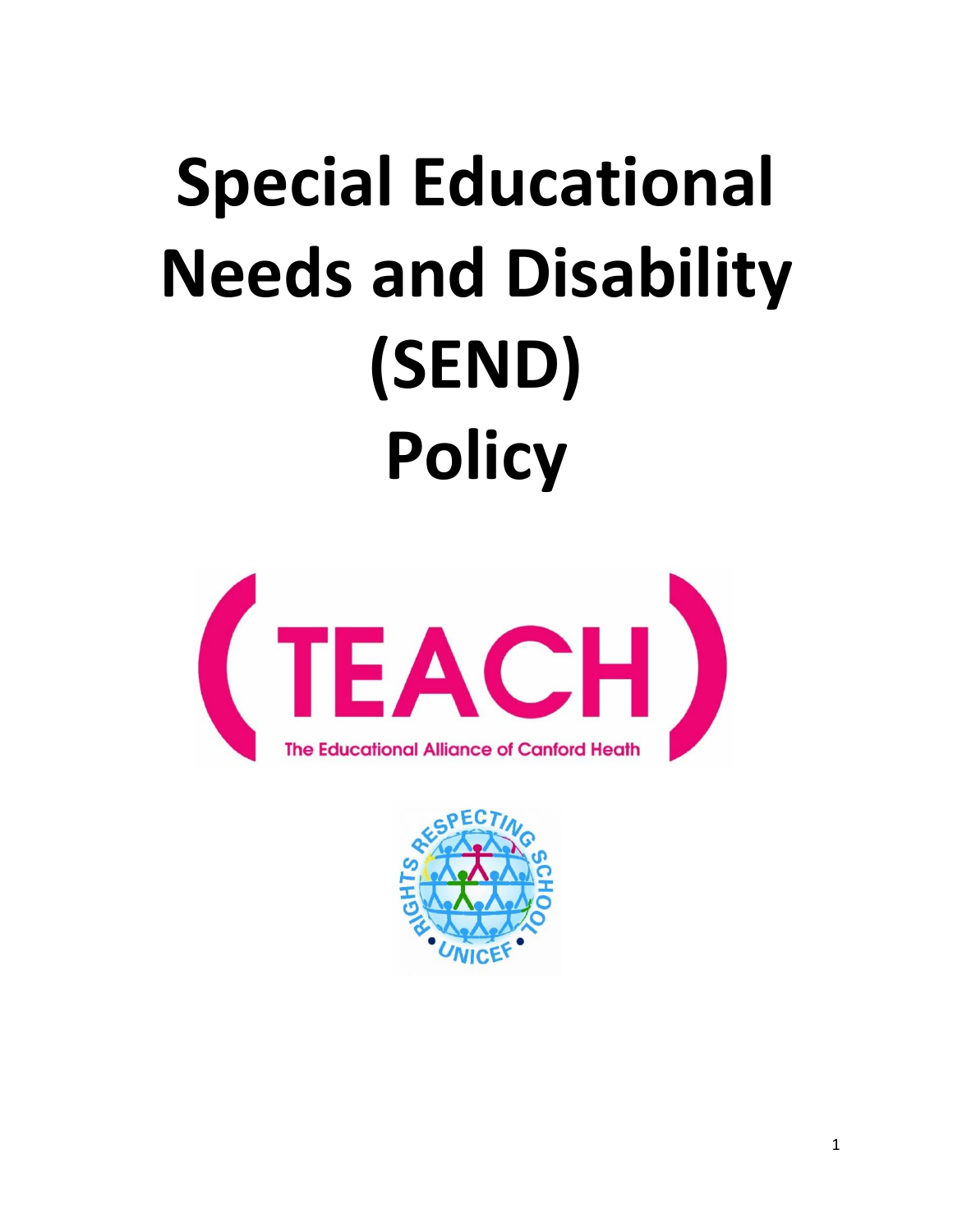# **STATEMENT OF INTENT**

Our mission is to promote a love of learning in order to maximise the life chances of every child in our Trust. Through nurturing, high expectations and skilled teaching, we will have a lasting and positive impact on our local and wider community.

# Our Vision

The TEACH Trust supports our children to become empowered citizens that make a meaningful contribution to society. Our curriculum reflects our locality and all it offers and aims to educate all children in matters which affect humanity in the wider world: these include all matters that relate to the climate and the world around us, such as climate change; the importance of respecting and celebrating the importance of equality and diversity; and being responsible global citizens.

We have the highest aspirations for our children: the broad and balanced curriculum promotes learning, provides cultural capital and supports spiritual, moral, social and cultural development. The Rights Respecting Gold awards and Anti Bullying awards reflect some of many ways in which education for character are integral to the work of our schools and highlights our focus on the children's personal development.

We aim to inspire our children to be socially conscious individuals who make a difference to the world. All our children secure the key learning and skills they will need to become lifelong learners and gain employment. Our ultimate aim is to improve all our children's life chances and prepare them to thrive in their future lives.

Under the Equality Act 2010 and the Public Sector Equality Act which came into force in April 2011, the Trust has due regard to the need to eliminate discrimination, advance equality of opportunity and foster good relations.

# **COMPLIANCE**

This policy complies with the statutory requirement laid out in the Special Educational needs and disability (SEND) Code of Practice: 0 to 25*(July 2014)*, and has been written with reference to the following guidance and documents:

- Equality Act 2010: Advice for schools *(DfE May 2014)*
- SEND Code of Practice 0 to 25 (July 2014)
- Schools SEN Information Report Regulations (2014)

#### **DEFINITIONS**

Children have special educational needs if they have a *learning difficulty* that calls for *special educational provision* to be made for them.

Children have a disability if they are prevented or hindered from making use of facilities of a kind generally provided for others of the same age.

The SEND code of practice: 0-25 years 2014, defines Special Educational Provision as:

• Provision which is additional to or different from that made generally for children of their age.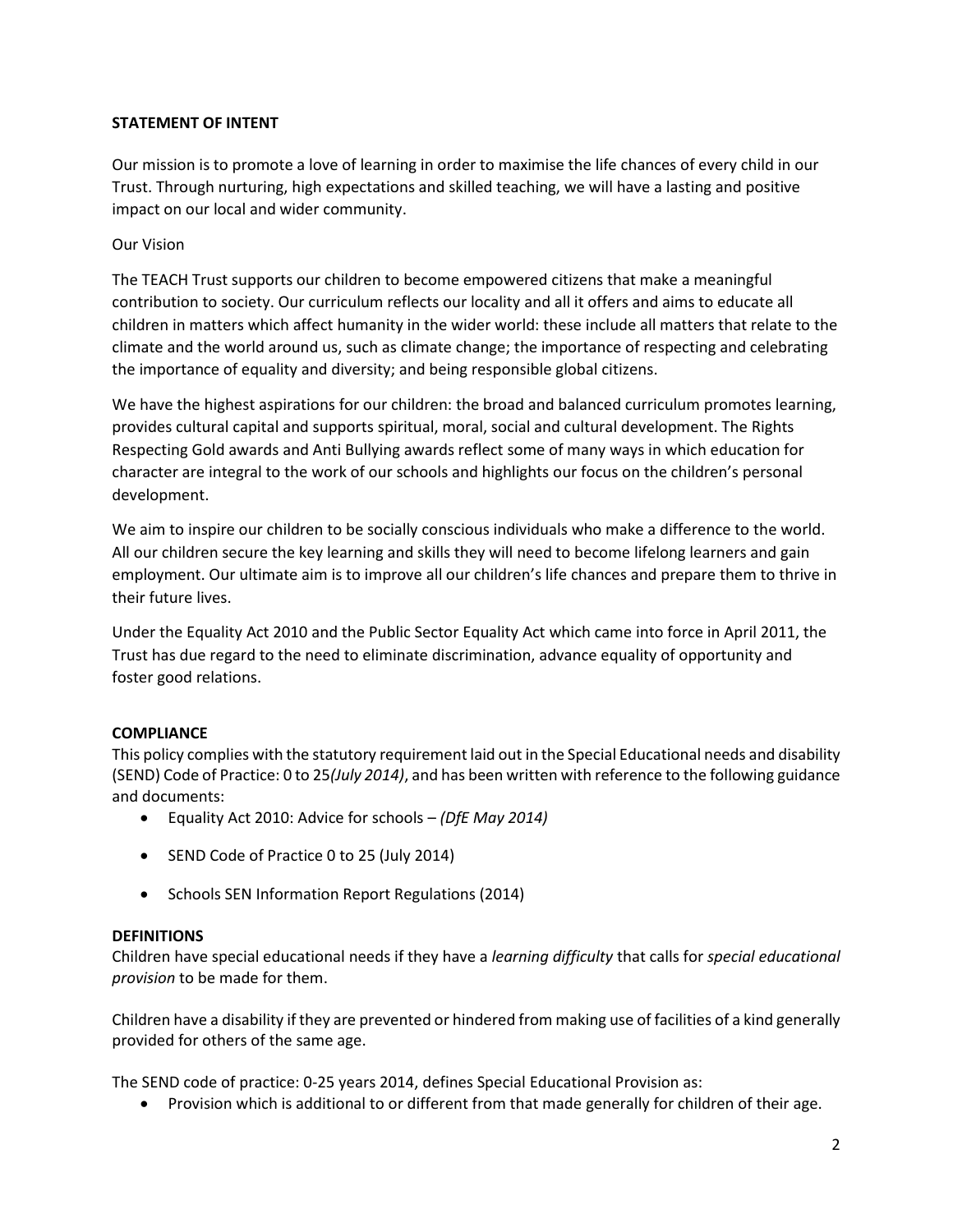• A pupil may have a disability under the Equality Act 2010 and, if so, there must be consideration given to what reasonable adjustments can be made.

Identifying and assessing children whose first language is not English requires particular care. Pupils who have English as an additional language should not be considered to have a learning difficulty solely because English is not their first language.

# **SPECIAL EDUCATIONAL NEEDS AND DISABILITY – SCHOOL INFORMATION**

The CEO/Executive Head Teacher has overall responsibility for Special Educational Needs and Disability (SEND) in all TEACH schools, alongside the Head of School.

The Trust Inclusion leaders have day-to-day responsibility for SEND.

Further SEND information can be located in the annual school information report for our TEACH Trust schools. These are available on each school's website and via the Poole Family Information Directory. <http://www.poolefamilyinformationdirectory.com/kb5/poole/fis/home.page>

#### **AIMS AND OBJECTIVES**

All TEACH staff, Trustees and governors have high aspirations for all the children identified as having SEND in our schools no matter what their needs or abilities. We strive to ensure that all the children achieve their best and become confident individuals living fulfilling lives.

We are a Rights Respecting Trust and work with due regard for the principles of the United Nations Convention on the Rights of the Child in particular articles 23, 28 and 29. These articles describe the rights of all children to have an education that develops their "personality, talents, mental and physical abilities to their fullest potential" and the rights of children with special needs to have conditions which ensure "dignity, promote self-reliance and facilitate the child's active participation in the community".

We aspire to ensure all children are part of a fully inclusive environment and actively strive to advance the equality opportunities for every single child.

# **AIMS**

- To provide access to and progression within the curriculum for all children.
- To provide quality training for staff that suggests strategies that help them to support children with special educational needs and disability, to ensure they can properly access the curriculum.
- To create an atmosphere of encouragement, acceptance, respect of achievements and sensitivity to individual needs, in which all children can thrive.
- To enable each child to take part and contribute fully to school life.
- To work in partnership with parents and carers.
- To develop individuals' self-esteem.
- To identify at an early age, individuals who need extra help and support.
- To involve children in planning to address and monitor their special educational needs and or disability.

#### **OBJECTIVES**

- To place every child at the heart of our inclusive management and provision of support.
- To identify and provide for children who have special educational needs and additional needs, so they can access the curriculum.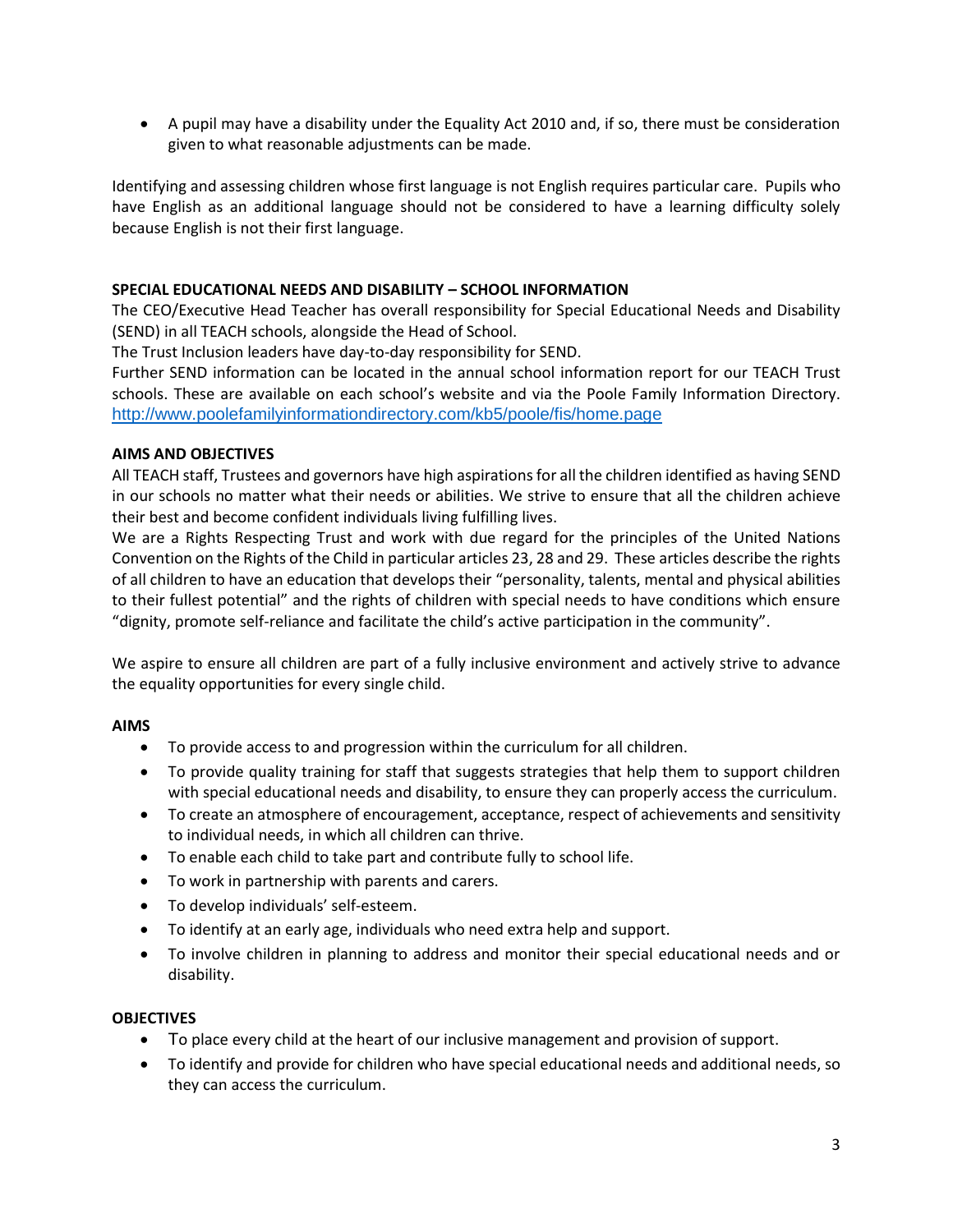- To provide support and advice, to all staff on special education needs and disabilities and how to provide 'ways in' to that curriculum.
- To ensure close links with families are encouraged and maintained.
- To work within the guidance provided in the SEND Code of Practice, 2014.

#### **ROLES AND RESPONSIBILITIES**

The TEACH Trust Board and relevant staff will exercise their duty and have regard to the Children and Families Act 2014 and the Equality Act 2010. This includes ensuring that the school publishes up to date information regarding:

- supporting disability
- managing medical conditions
- equality
- accessibility
- the SEN policy
- the annual School Information Report for TEACH Trust

#### **STAFF WILL:**

- Be responsible for meeting the needs of all pupils in their class, including those with SEND.
- Be well trained and well prepared to meet the needs of all children in their care.
- Design challenging and inclusive opportunities for all children.
- Collaborate effectively with children, parents, carers and outside agencies when drawing up effective plans for children as part of the graduated response.
- Encourage children to explore their aspirations and set measurable targets.

#### **THE INCLUSION LEADERS AND SEN SUPPORT TEAM WILL CO-ORDINATE PROVISION BY:**

- Working with staff and families in identifying needs and providing support
- Leading staff training to develop and improve practice.
- Briefing the leadership team and Trust board on issues relating to SEND
- Ensuring that EHC plans are implemented where appropriate.
- Ensuring extra training is offered to staff dealing with pupils
- Liaising regularly with class teachers, support staff and the Pastoral Care team
- Ensuring external advice is implemented
- Monitoring assessment, progress, targets and individual support packages
- Supporting staff with the provision for pupils with SEND
- Co-ordinating and supporting the team of SEND assistants
- Liaising with relevant agencies
- Attending multi agency meetings and co-ordinating work with outreach services
- Attending transition meetings
- Liaising with feeder and destination schools
- Ensuring SEND and Pupil Premium registers are up to date

#### **ADMISSION ARRANGEMENTS**

All TEACH schools use the local authority arrangement for School Admissions. The agreement is mindful of national requirements supporting all children, including those who are disabled, in a fair and nondiscriminatory way, when securing admission to school. In addition, we make appropriate reasonable adjustments to accommodate those who are disabled. Where adaptations are required to support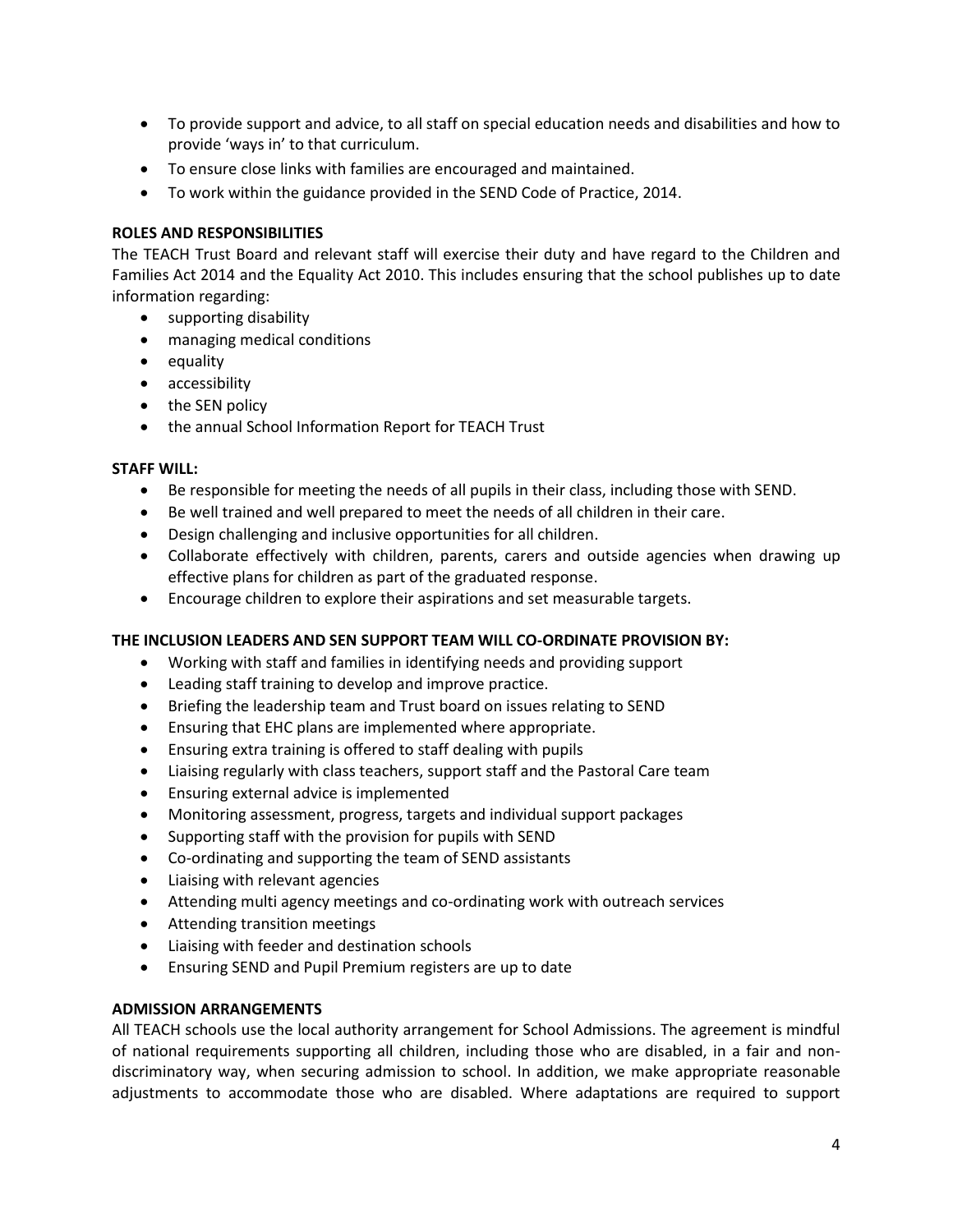physical or medical needs, our schools liaise with the local authority, health services and parents/carers to ensure that appropriate arrangements are made to meet individual medical conditions.

# **FACILITIES FOR THOSE WITH SPECIAL EDUCATIONAL NEEDS / DISABILITY**

The school has an Accessibility Plan that is monitored, reviewed and reported upon to the TEACH Trust board in compliance with legal requirements. We are mindful of the duties under the Equality Act 2010 as detailed in 'The Equality Act 2010 and schools – *(May 2014)*'. We comply with the requirement to support children with disability as defined by the Act.

Each TEACH Trust school has a range of specialist SEND facilities and resources, a summary of these are included the annual School Information Report for the Trust.

#### **SEN INFORMATION AND LOCAL OFFER**

Each TEACH Trust school's website holds information about SEND and specific information about how children with SEND are included. We comply with the statutory requirement to publish SEND information as specified in paragraphs 6.79 to 6.83 of the SEND Code of Practice: 0 to 25. This information is kept under review and updated regularly in liaison with parents/carers, Trustees and staff.

#### **IDENTIFYING SPECIAL EDUCATIONAL NEEDS**

The SEND Code of Practice: 0 to 25 *(July 2014)* identifies SEND under four broad areas of need (sections 6.28 to 6.35):

- Communication and Interaction (C&I).
- Cognition and Learning (C&L).
- Social, Emotional and Mental Health difficulties (SEMH).
- Sensory and/or Physical needs (PD).

Some children may have needs in more than one category and we aim to ensure that individual plans match personal learning requirements.

#### *Identification and assessment*

The Inclusion leaders will oversee this through:

- liaison with feeder settings and schools
- tracking and analysis of assessments
- target setting and regular review of the progress of pupils
- close working with parents and external agencies
- screening for additional needs
- overseeing individual education plans (IEPs)
- referrals to external agencies and specialists

The **majority** of children with special education needs or disability will have their needs met by the school.

Our staff are responsible and accountable for the development and progress of the children in their class, including where they access support from Teaching Assistants or specialist staff.

High quality teaching, differentiated for individual children, is the first step in responding to children who have or may have learning needs. We regularly review the quality of teaching for all children, including those at risk of underachievement. Where it is clear that additional intervention is not resulting in progress, it is possible that a child may have special educational needs. If a child has been identified as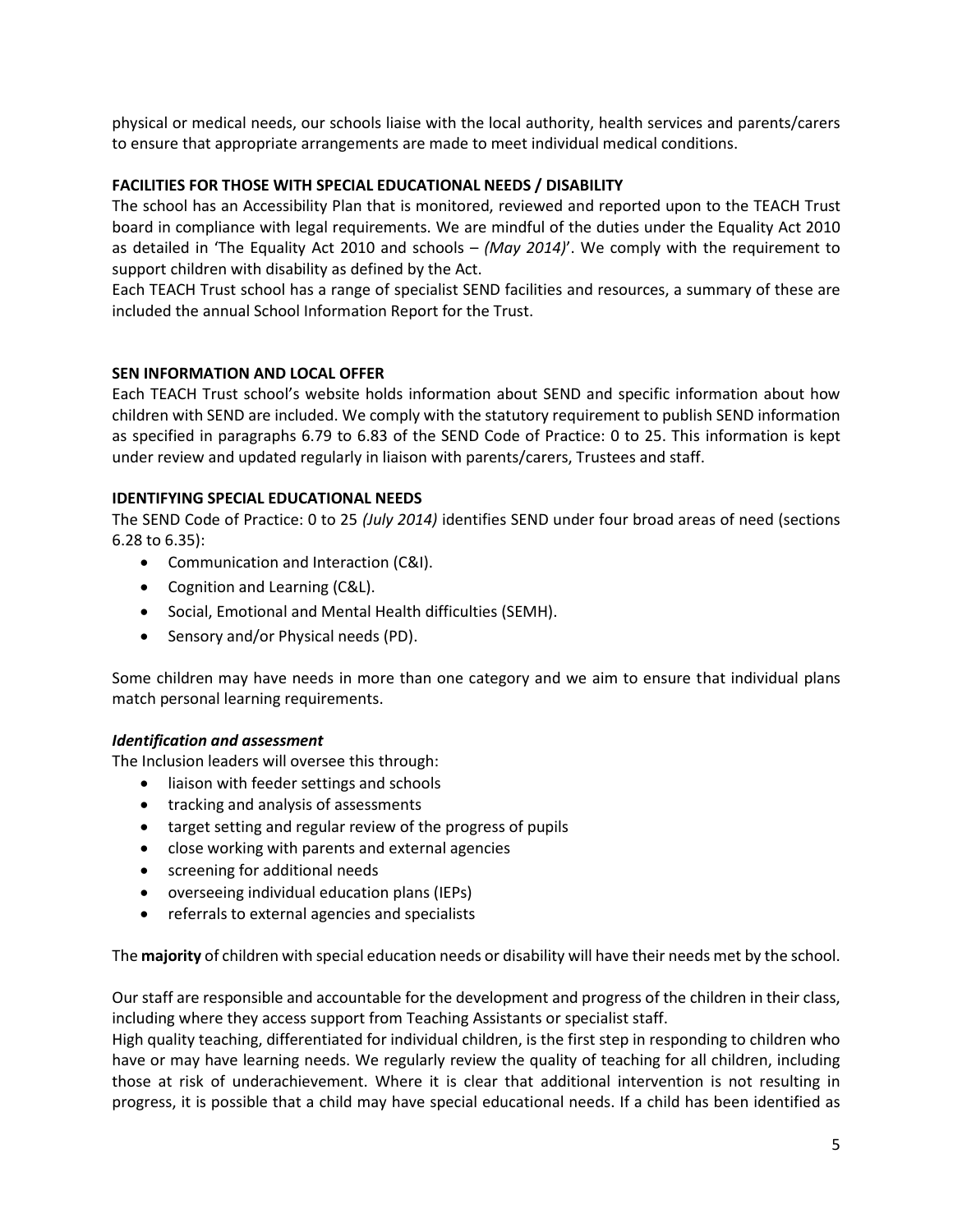having special educational needs, a plan will be actioned and the school will keep a careful record of this in order to monitor progress. The pupil will be placed on the school's SEND register at Universal School Support Level in line with the Code of Practice.

Where it is decided that a child does have SEND, the child's parents/carers **must** be informed that special educational provision is being made.

The Inclusion Leaders will use the Trust's tracking system and comparative national data and expectations to monitor the level and rate of progress for children identified with SEND.

Staff monitor the progress of all children to identify those at risk of underachievement. We recognise that needs are sometimes affected by other factors which are not educational but nevertheless impact on learning. These are identified as far as possible and addressed appropriately using additional processes and other strategies.

Some examples of other influences upon progress:

- attendance and punctuality
- health and welfare
- having English as an Additional Language
- Pupil Premium entitlement
- being a child in care
- being a Service child
- being adopted from care or previously in care
- behaviour where there is no underlying SEND
- bereavement and family issues

#### **MANAGING SEND CHILDREN IN OUR SCHOOL**

Where a child has been identified as having a special educational need and or a disability, our schools adopt a process of "Assess, Plan, Do, Review". This approach is evident in the SEND Code of Practice: 0 to 25 *(July 2014)* sections 6.45 to 6.56. This principle is firmly embedded in working closely with parents/carers and children to agree actions and monitor individual progress over time so that special educational needs for all children are addressed appropriately, effectively and with good outcomes.

#### *Arrangements for accessing a broad and balanced curriculum*

- Quality First Teaching by the class teacher
- A broad curriculum that is exciting, involving and appropriately differentiated having different 'ways in'.
- A range of teaching approaches that address different learning styles
- Flexible grouping
- Timetable adjustment
- Teaching Assistants trained in specific interventions
- Small out of class interventions
- Pastoral and ELSA support
- Specialised equipment, resources or software to enable access or address need
- Advice and support from BCP Outreach Service
- Transition support programmes
- Interagency working to ensure we provide appropriate support packages for children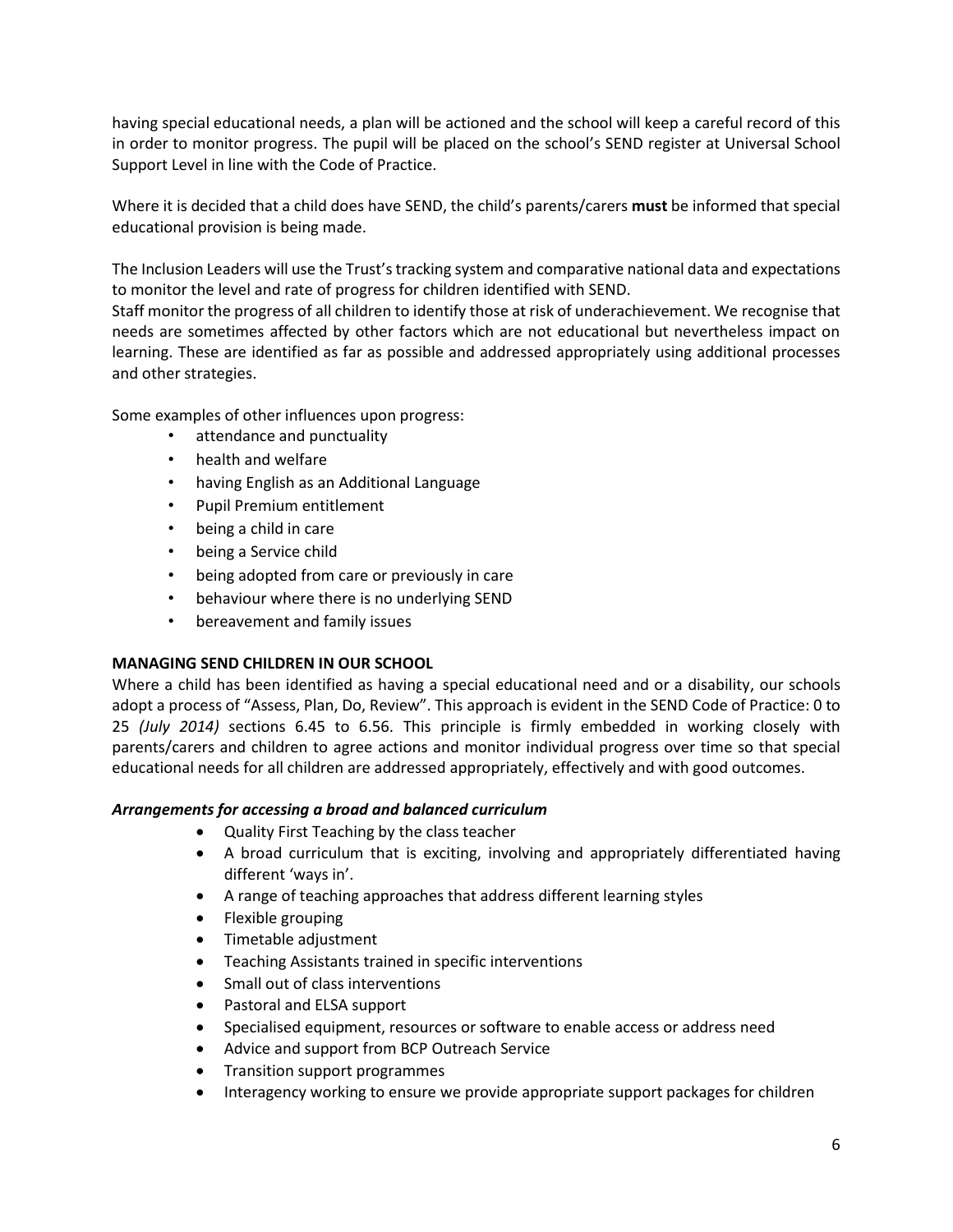## **MONITORING AND EVALUATION OF SPECIAL EDUCATIONAL NEEDS & DISABILITY**

- Provision will be reviewed regularly depending on the needs of the individual child
- Assessments are made regularly to ensure progress is being made within class
- Interventions delivered by trained TAs will be regularly assessed and reviewed to ensure appropriate progress is being made
- Assessment reports from the senior leadership team is presented to Trustees regularly
- Drop ins, lesson observations and pupil conferencing can be used to monitor provision and progress
- Annual SEND conferencing with class teachers and the Inclusion leader to ensure high quality provision is implemented

# **REMOVAL FROM THE SEND REGISTER**

A child will be removed from the SEND register if they have made sufficient progress over a period and are able to access the curriculum successfully, without additional support.

For some children it is possible that they will dip in and out of additional support throughout their school experience; parents will be consulted at each stage if support is provided or when it will cease.

A child with an EHC Plan will follow the statutory guidance for ceasing an EHC Plan as set out in the Code of Practice. The local authority determines the ceasing of an EHC Plan where a child no longer requires the special education provision as specified in the EHC Plan.

Once removed from the register, a child's progress will continue to be monitored through the TEACH Trust tracking system to ensure they are making appropriate progress.

#### **STORING AND MANAGING INFORMATION**

All data including data stored electronically is subject to Data Protection law. All paper records will be held in line with the Trust's policy/protocol on security of information.

#### **SUPPORTING CHILDREN WITH MEDICAL CONDITIONS**

Our schools work within the statutory guidance, Supporting Pupils at School with Medical Conditions – *(DfE April 2014).* We will comply with the duties specified under the Equality Act 2010. Staff and Trustees understand they are expected to make reasonable adjustments in order to accommodate children who are disabled or have medical conditions.

## **TRANSITION ARRANGEMENTS**

All TEACH Trust schools are committed to ensuring that parents/carers have confidence in the arrangements for their children on entry to our schools, in the year to year progression and at the point of exit and transition to the next school. Staff will discuss these arrangements with parents/carers and agree the information that should be passed to the next phase of education. Further details regarding transition are included in the Trust's School Information Report.

#### **TRAINING AND RESOURCES**

Training needs are identified through a process of analysis of need of both staff and pupils as and when required. For example, the school may seek possible involvement from external professionals to deliver training and support in specific areas of special educational needs and disabilities.

The Inclusion leaders have all completed, or are in the process of completing, the National Award of SEND Co-ordination, and can provide information on specific needs for staff. They network for personal training through opportunities provided through the BCP SENDCo networks and forums.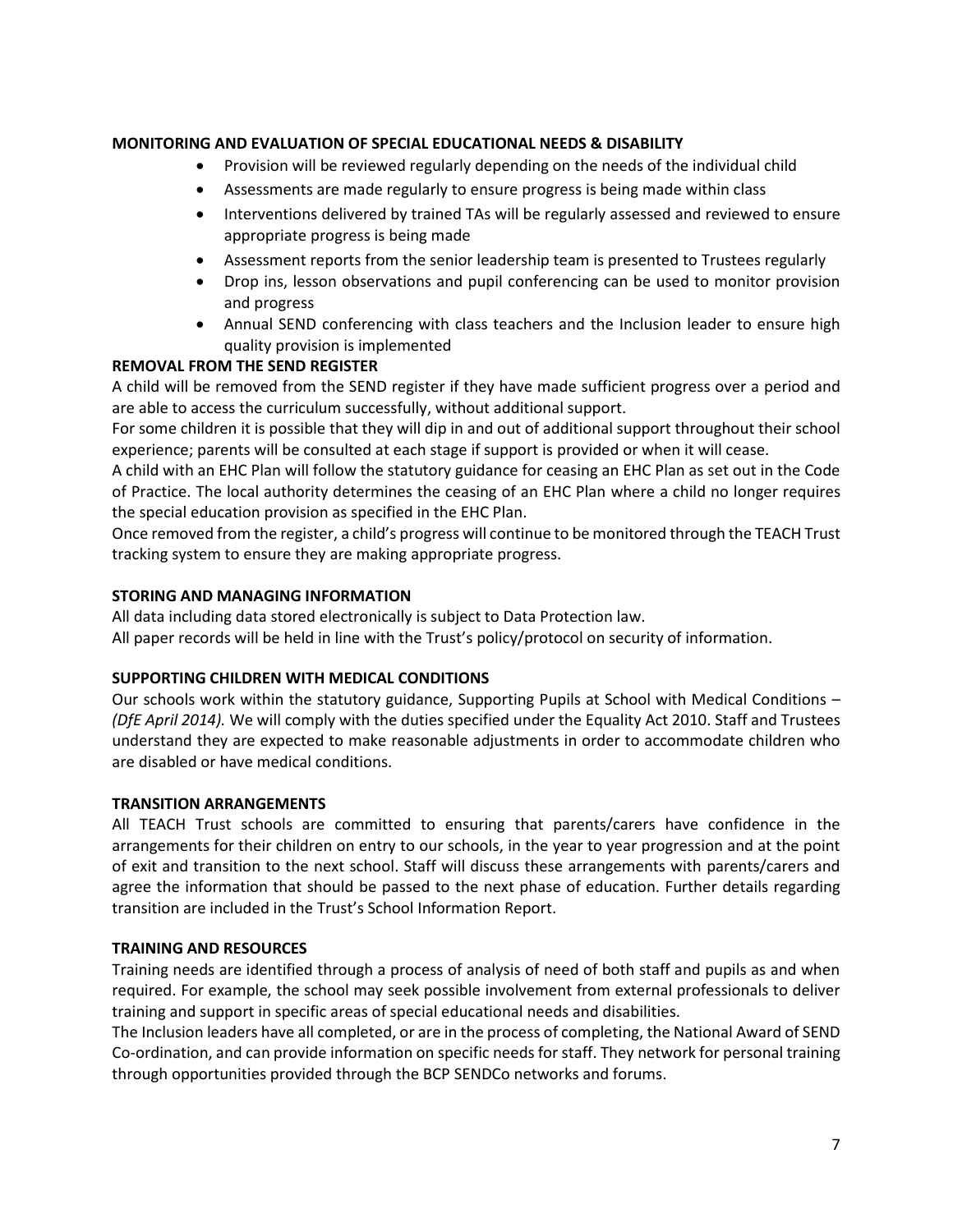Additional training may also be arranged to support specific medical needs and will be arranged in conjunction with medical professionals. For example, training provided from the diabetes nurse.

#### **REVIEWING THE SEND POLICY**

The Trust's SEND school information reports are updated annually. THE SEND policy will be reviewed regularly in co-ordination with Trustees and staff. TEACH Trust will consider feedback from parents, carers and children.

#### **LINKS TO OTHER RELATED POLICIES**

- Accessibility Plan
- Equality Policy
- Attendance Policy
- Child Protection and Safeguarding Policy
- Anti-bullying Policy
- Behaviour Management Policy
- Data Protection and Confidentiality Policy
- Physical Intervention Policy

#### **WEBSITE DETAILS FOR EACH OF THE TEACH TRUST SCHOOLS**

| Ad Astra Infant School      | http://www.adastra.poole.sch.uk/ |
|-----------------------------|----------------------------------|
| Canford Heath Infant School | http://www.chis.poole.sch.uk/    |
| Canford Heath Junior School | http://www.chjs.poole.sch.uk/    |
| Haymoor Junior School       | http://www.haymoor.poole.sch.uk/ |

#### **Complaints Procedure (please refer to [www.gov.uk\)](http://www.gov.uk/)**

If you want to complain about a school's SEND support, you should do it while your child is still registered at the school.

This includes complaints that the school has not provided the support required by your child's SEND Educational, Health and Care plan (EHCP).

#### **Make a complaint**

Follow these steps in order. Move on to the next step if your complaint is not resolved.

- 1. Talk to the class teacher.
- 2. Talk to the school's Inclusion leader
- 3. Follow the school's complaints procedure as per the school's complaints policy. The TEACH Trust complaints procedure is available on each school's website and can be requested via the school office
- 4. Complain to the ESFA

Policy reviewed June 2021 Next review date June 2022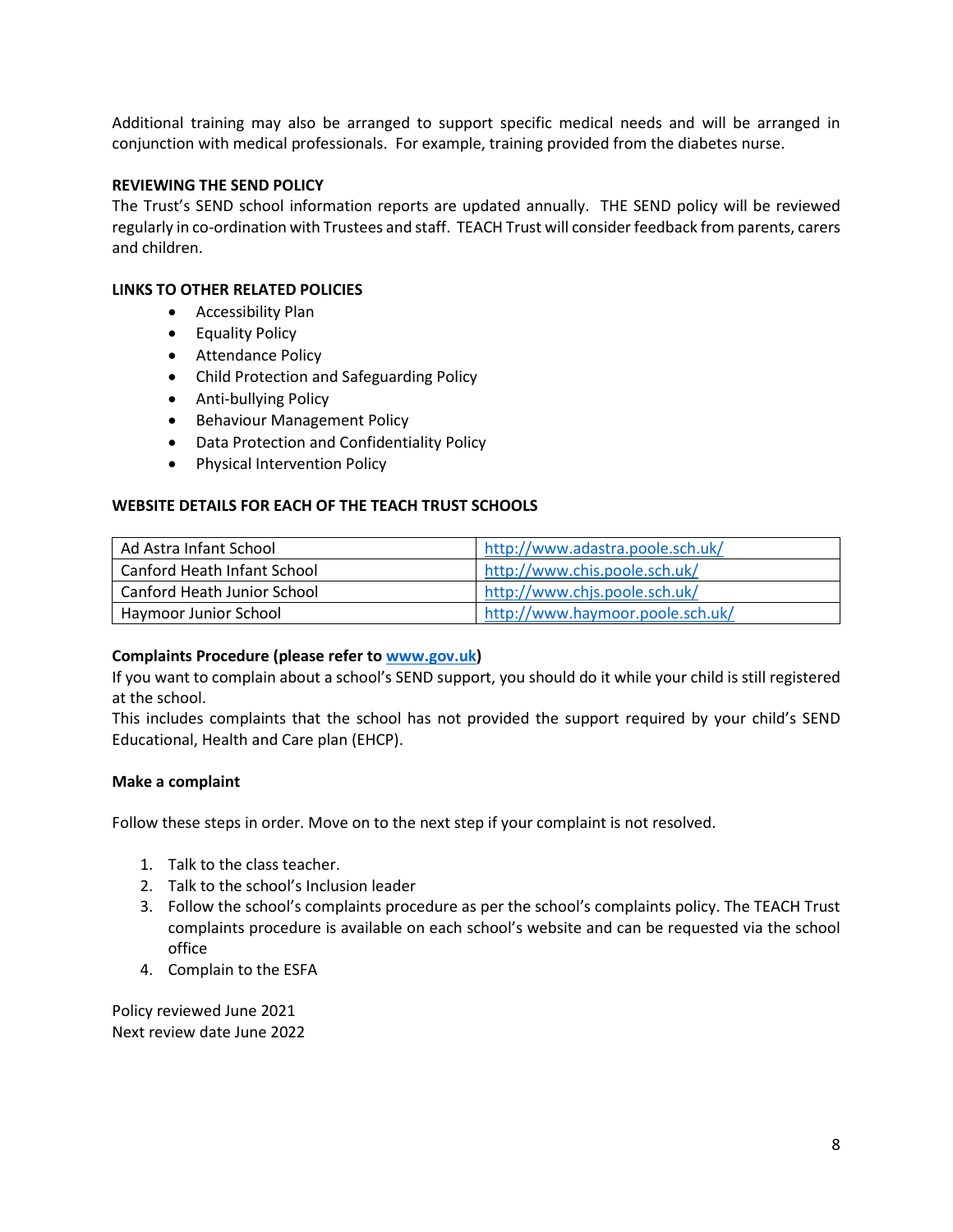# **Equality Impact Assessment**

| <b>VQuestion</b>                                                     | <b>Response</b>        |             |
|----------------------------------------------------------------------|------------------------|-------------|
| Which relevant groups and                                            |                        | Please tick |
| stakeholders have been consulted with in<br>relation to this policy? | Pupils                 | ν           |
|                                                                      | <b>Trustees</b>        | ν           |
|                                                                      | <b>Staff</b>           | V           |
|                                                                      | Parents/Carers         |             |
|                                                                      | Local Authority        | ν           |
|                                                                      | <b>Trade Unions</b>    |             |
|                                                                      | Other Advisors (give   |             |
|                                                                      | details)               |             |
| What are the arrangements for                                        | Termly                 |             |
| monitoring and reviewing the actual<br>impact of the policy?         | Annually               | v           |
|                                                                      | When applied           |             |
|                                                                      | If legislation changes | $\sqrt{ }$  |
|                                                                      | If a formal complaint  |             |

| <b>Characteristic Group</b> | Is there a potential<br>for positive or<br>negative impact? | Please explain and<br>give examples of any<br>evidence/data used | address<br><b>Action</b><br>to<br>potential positive/<br>negative impact (e.g.<br>adjustment to the<br>policy) |
|-----------------------------|-------------------------------------------------------------|------------------------------------------------------------------|----------------------------------------------------------------------------------------------------------------|
| <b>Disability</b>           | ν                                                           |                                                                  |                                                                                                                |
| <b>Gender reassignment</b>  |                                                             |                                                                  |                                                                                                                |
| <b>Marriage or civil</b>    |                                                             |                                                                  |                                                                                                                |
| partnership                 |                                                             |                                                                  |                                                                                                                |
| <b>Pregnancy and</b>        |                                                             |                                                                  |                                                                                                                |
| maternity                   |                                                             |                                                                  |                                                                                                                |